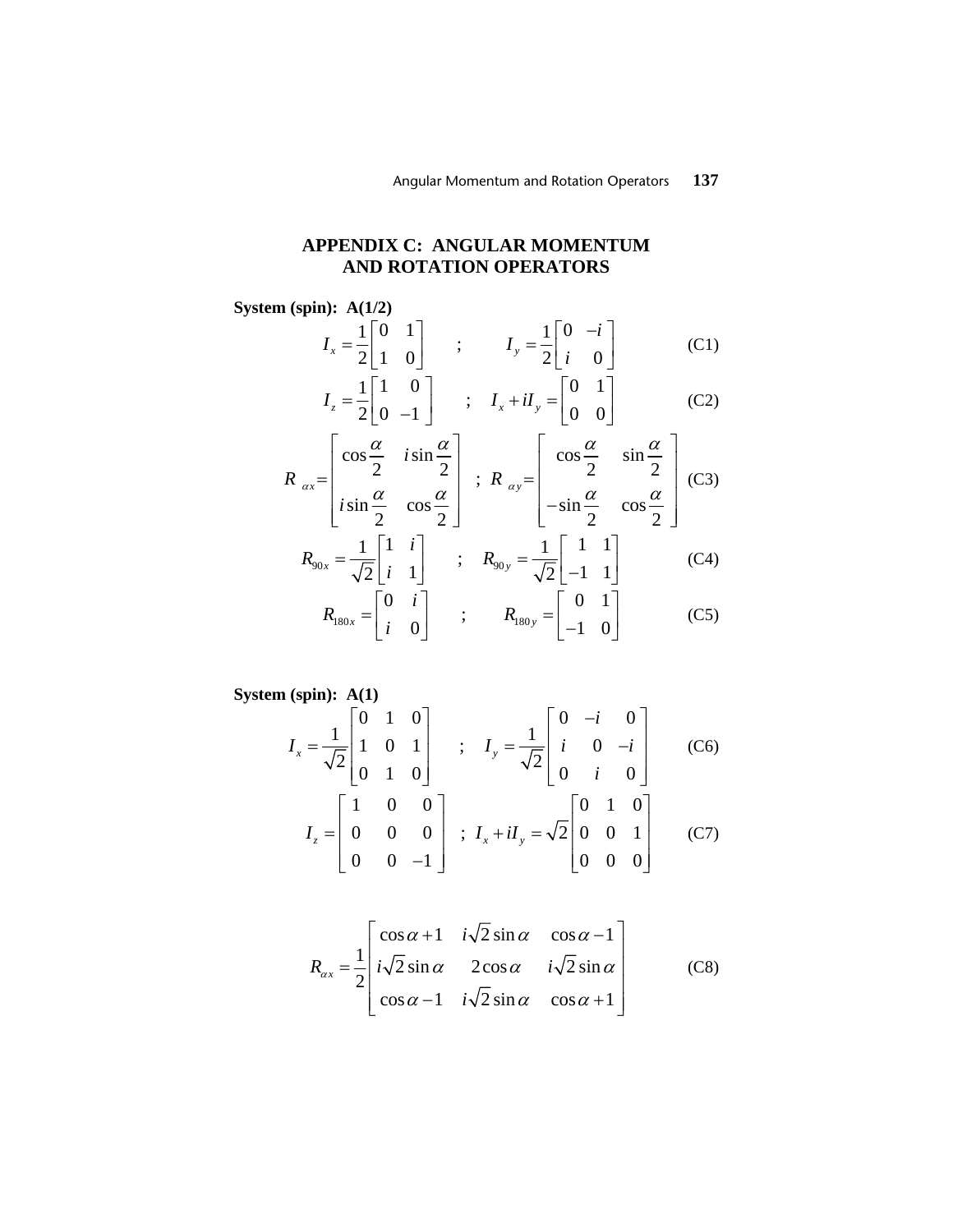$$
R_{\alpha y} = \frac{1}{2} \begin{bmatrix} 1 + \cos \alpha & \sqrt{2} \sin \alpha & 1 - \cos \alpha \\ -\sqrt{2} \sin \alpha & 2 \cos \alpha & \sqrt{2} \sin \alpha \\ 1 - \cos \alpha & -\sqrt{2} \sin \alpha & 1 + \cos \alpha \end{bmatrix}
$$
(C9)  

$$
R_{90x} = \frac{1}{2} \begin{bmatrix} 1 & i\sqrt{2} & -1 \\ i\sqrt{2} & 0 & i\sqrt{2} \\ -1 & i\sqrt{2} & 1 \end{bmatrix} ; R_{90y} = \frac{1}{2} \begin{bmatrix} 1 & \sqrt{2} & 1 \\ -\sqrt{2} & 0 & \sqrt{2} \\ 1 & -\sqrt{2} & 1 \end{bmatrix}
$$
(C10)  

$$
R_{180x} = \begin{bmatrix} 0 & 0 & -1 \\ 0 & -1 & 0 \\ -1 & 0 & 0 \end{bmatrix} ; R_{180y} = \begin{bmatrix} 0 & 0 & 1 \\ 0 & -1 & 0 \\ 1 & 0 & 1 \end{bmatrix}
$$
(C11)

**System (spin): A(1/2) X(1/2)** 

$$
I_{xA} = \frac{1}{2} \begin{bmatrix} 0 & 1 & 0 & 0 \\ 1 & 0 & 0 & 0 \\ 0 & 0 & 0 & 1 \\ 0 & 0 & 1 & 0 \end{bmatrix} ; I_{yA} = \frac{1}{2} \begin{bmatrix} 0 & -i & 0 & 0 \\ i & 0 & 0 & 0 \\ 0 & 0 & 0 & -i \\ 0 & 0 & i & 0 \end{bmatrix}
$$
 (C12)  

$$
I_{zA} = \frac{1}{2} \begin{bmatrix} 1 & 0 & 0 & 0 \\ 0 & -1 & 0 & 0 \\ 0 & 0 & 1 & 0 \\ 0 & 0 & 0 & -1 \end{bmatrix} ; (I_x + iI_y)_A = \begin{bmatrix} 0 & 1 & 0 & 0 \\ 0 & 0 & 0 & 0 \\ 0 & 0 & 0 & 1 \\ 0 & 0 & 0 & 0 \end{bmatrix}
$$
 (C13)

$$
I_{xx} = \frac{1}{2} \begin{bmatrix} 0 & 0 & 1 & 0 \\ 0 & 0 & 0 & 1 \\ 1 & 0 & 0 & 0 \\ 0 & 1 & 0 & 0 \end{bmatrix}; \qquad I_{yx} = \frac{1}{2} \begin{bmatrix} 0 & 0 & -i & 0 \\ 0 & 0 & 0 & -i \\ i & 0 & 0 & 0 \\ 0 & i & 0 & 0 \end{bmatrix} (C14)
$$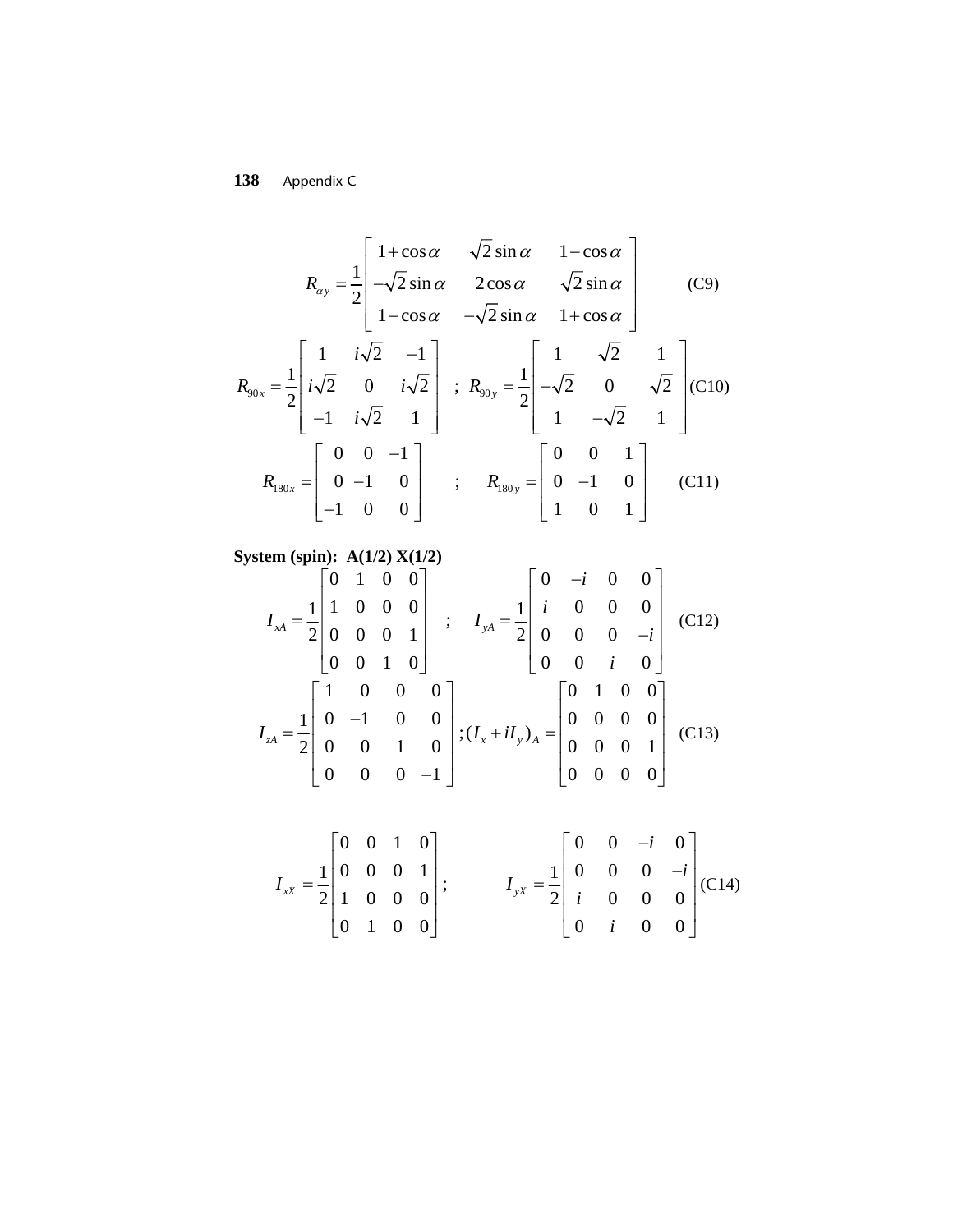$$
I_{xx} = \frac{1}{2} \begin{bmatrix} 1 & 0 & 0 & 0 \\ 0 & 1 & 0 & 0 \\ 0 & 0 & -1 & 0 \\ 0 & 0 & 0 & -1 \end{bmatrix}; (I_x + iI_y)_x = \begin{bmatrix} 0 & 0 & 1 & 0 \\ 0 & 0 & 0 & 1 \\ 0 & 0 & 0 & 0 \\ 0 & 0 & 0 & 0 \end{bmatrix}
$$
 (C15)  
\n
$$
R_{90xA} = \frac{1}{\sqrt{2}} \begin{bmatrix} 1 & i & 0 & 0 \\ i & 1 & 0 & 0 \\ 0 & 0 & 1 & i \\ 0 & 0 & i & 1 \end{bmatrix}; R_{90yA} = \frac{1}{\sqrt{2}} \begin{bmatrix} 1 & 1 & 0 & 0 \\ -1 & 1 & 0 & 0 \\ 0 & 0 & 1 & 1 \\ 0 & 0 & -1 & 1 \end{bmatrix}
$$
 (C16)  
\n
$$
R_{180xA} = \begin{bmatrix} 0 & i & 0 & 0 \\ i & 0 & 0 & 0 \\ 0 & 0 & 0 & i \\ 0 & 0 & i & 0 \end{bmatrix}; R_{180yA} = \begin{bmatrix} 0 & 1 & 0 & 0 \\ -1 & 0 & 0 & 0 \\ 0 & 0 & 0 & 1 \\ 0 & 0 & -1 & 0 \end{bmatrix}
$$
 (C17)  
\n
$$
R_{90xx} = \frac{1}{\sqrt{2}} \begin{bmatrix} 1 & 0 & i & 0 \\ 0 & 1 & 0 & i \\ i & 0 & 1 & 0 \\ 0 & i & 0 & 1 \end{bmatrix}; R_{90yx} = \frac{1}{\sqrt{2}} \begin{bmatrix} 1 & 0 & 1 & 0 \\ 0 & 1 & 0 & 1 \\ -1 & 0 & 1 & 0 \\ 0 & -1 & 0 & 1 \end{bmatrix}
$$
 (C18)  
\n
$$
R_{180xx} = \begin{bmatrix} 0 & 0 & i & 0 \\ 0 & 0 & 0 & i \\ i & 0 & 0 & 0 \\ 0 & i & 0 & 0 \end{bmatrix}; R_{180yx} = \begin{bmatrix} 0 & 0 & 1 & 0 \\ 0 & 0 & 0 & 1 \\ -1 & 0 & 0 & 0 \\ 0 & -1 & 0 & 0 \end{
$$

 Examples of *selective* rotation operators, affecting only one of the two possible transitions of nucleus X: 2-4 or 1-3.

$$
R_{90x(24)} = \frac{1}{\sqrt{2}} \begin{bmatrix} \sqrt{2} & 0 & 0 & 0 \\ 0 & 1 & 0 & i \\ 0 & 0 & \sqrt{2} & 0 \\ 0 & i & 0 & 1 \end{bmatrix}; R_{90y(24)} = \frac{1}{\sqrt{2}} \begin{bmatrix} \sqrt{2} & 0 & 0 & 0 \\ 0 & 1 & 0 & 1 \\ 0 & 0 & \sqrt{2} & 0 \\ 0 & -1 & 0 & 1 \end{bmatrix}
$$

(C20)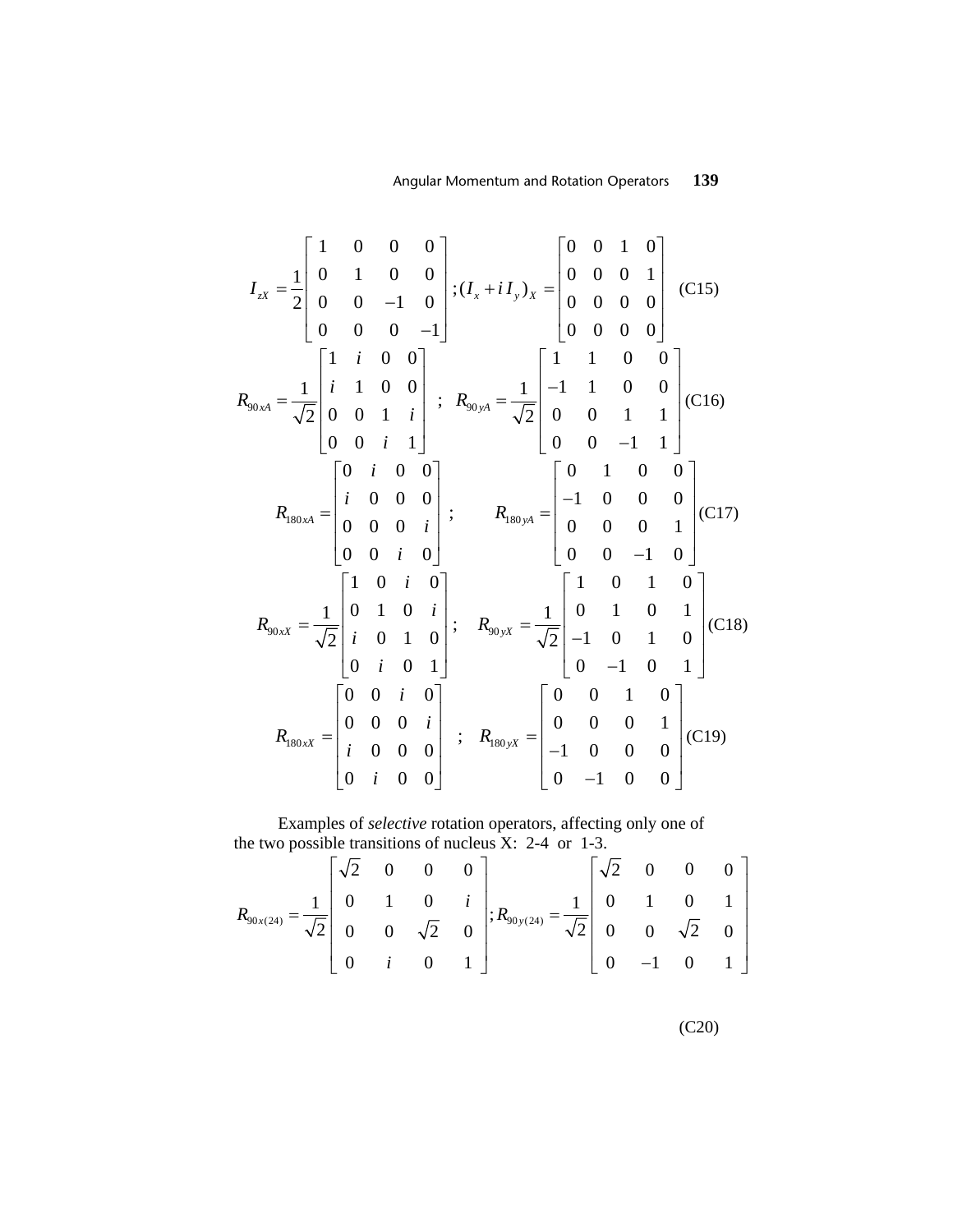$$
R_{180x(24)} = \begin{bmatrix} 1 & 0 & 0 & 0 \\ 0 & 0 & 0 & i \\ 0 & 0 & 1 & 0 \\ 0 & i & 0 & 0 \end{bmatrix} ; R_{180y(24)} = \begin{bmatrix} 1 & 0 & 0 & 0 \\ 0 & 0 & 0 & 1 \\ 0 & 0 & 1 & 0 \\ 0 & -1 & 0 & 0 \end{bmatrix} (C21)
$$
  
\n
$$
R_{90x(13)} = \frac{1}{\sqrt{2}} \begin{bmatrix} 1 & 0 & i & 0 \\ 0 & \sqrt{2} & 0 & 0 \\ i & 0 & 1 & 0 \\ 0 & 0 & 0 & \sqrt{2} \end{bmatrix} ; R_{90y(13)} = \frac{1}{\sqrt{2}} \begin{bmatrix} 1 & 0 & 1 & 0 \\ 0 & \sqrt{2} & 0 & 0 \\ -1 & 0 & 1 & 0 \\ 0 & 0 & 0 & \sqrt{2} \end{bmatrix}
$$
  
\n
$$
R_{180x(13)} = \begin{bmatrix} 0 & 0 & i & 0 \\ 0 & 1 & 0 & 0 \\ i & 0 & 0 & 0 \\ 0 & 0 & 0 & 1 \end{bmatrix} ; R_{180y(13)} = \begin{bmatrix} 0 & 0 & 1 & 0 \\ 0 & 1 & 0 & 0 \\ -1 & 0 & 0 & 0 \\ 0 & 0 & 0 & 1 \end{bmatrix} \quad (C22)
$$

Selective rotation operators for the nucleus A (transition 1-2 or 3-4) can be written in a similar manner.

## **System (spin): A(1) X(1/2)**

The energy states are labeled according to the figure below.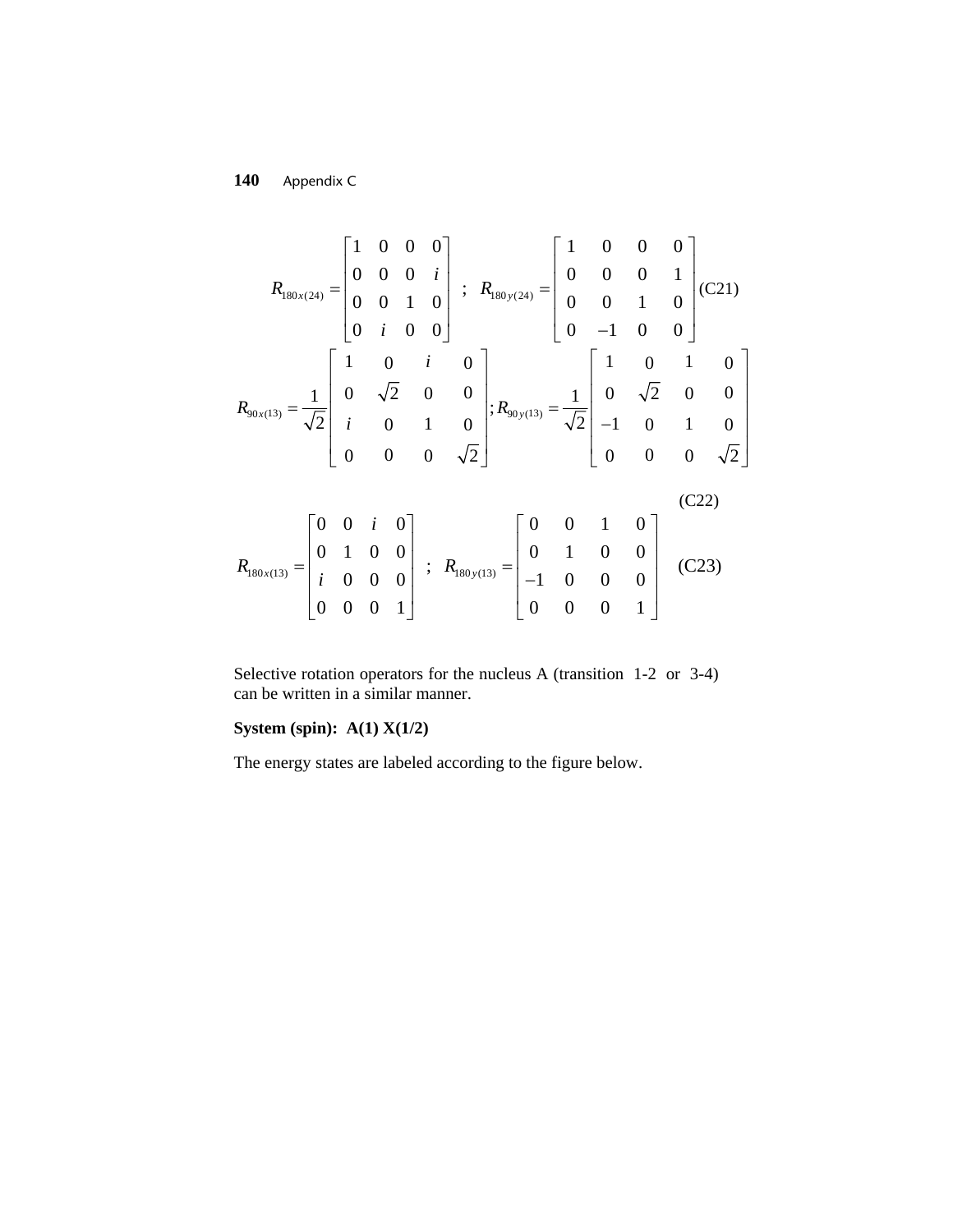

 $I<sub>y</sub>$  can be written in the same way, taking (C6) and (C1) as starting points.

Examples of rotation operators for the  $AX(1, 1/2)$  system: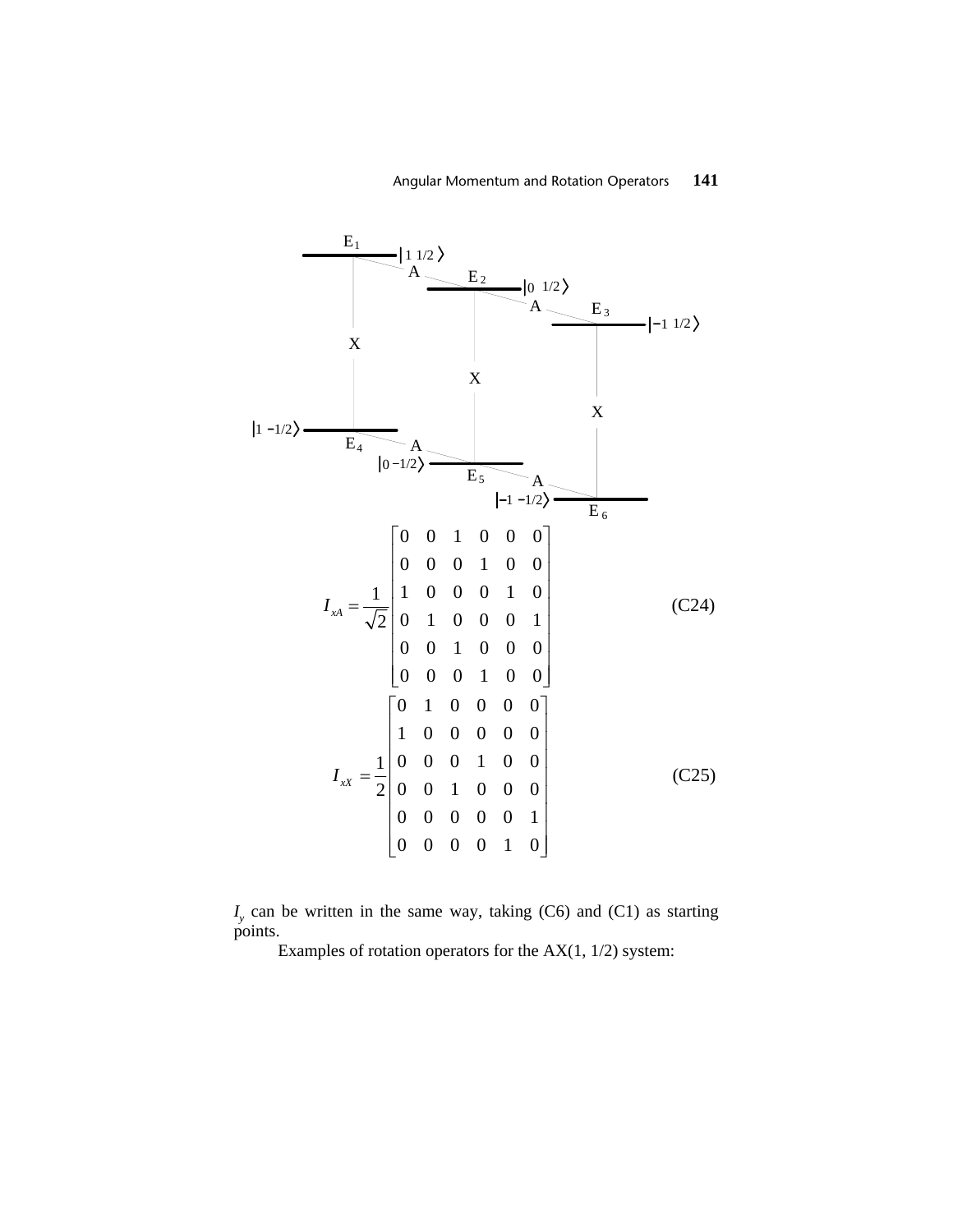$$
R_{90yA} = \frac{1}{2} \begin{bmatrix} 1 & 0 & \sqrt{2} & 0 & 1 & 0 \\ 0 & 1 & 0 & \sqrt{2} & 0 & 1 \\ -\sqrt{2} & 0 & 1 & 0 & \sqrt{2} & 0 \\ 0 & -\sqrt{2} & 0 & 1 & 0 & \sqrt{2} \\ 1 & 0 & -\sqrt{2} & 0 & 1 & 0 \\ 0 & 1 & 0 & -\sqrt{2} & 0 & 1 \end{bmatrix}
$$
 (C26)  
\n
$$
R_{180xX} = \begin{bmatrix} 0 & i & 0 & 0 & 0 & 0 \\ 0 & 0 & 0 & i & 0 & 0 \\ 0 & 0 & 0 & i & 0 & 0 \\ 0 & 0 & i & 0 & 0 & 0 \\ 0 & 0 & 0 & 0 & 0 & i \\ 0 & 0 & 0 & 0 & 0 & i \\ 0 & 0 & 0 & 0 & 0 & i \end{bmatrix}
$$
 (C27)

Reciprocals  $R^{-1}$  of all rotation operators can be found through transposition and complex conjugation (see Appendix A). **Rotations about the z-axis** 

These rotation operators are needed in the following section (Phase Cycling). They can be derived in the same way as the *x* and *y* rotation operators [see (B45) to (B54)], after observing that

> for  $n$ =even 2  $\frac{1}{2}$  (2*I<sub>z</sub>*) for n=odd 2 *n*  $I_z^n = \left(\frac{1}{2^n}\right) \cdot [1]$ *n*  $I_z^n = \left(\frac{1}{2^n}\right) \cdot (2I_z)$ (C28)

For the one spin system  $A(1/2)$  we have

$$
R_{\alpha z} = \begin{bmatrix} b & 0 \\ 0 & b^* \end{bmatrix}
$$
 (C29)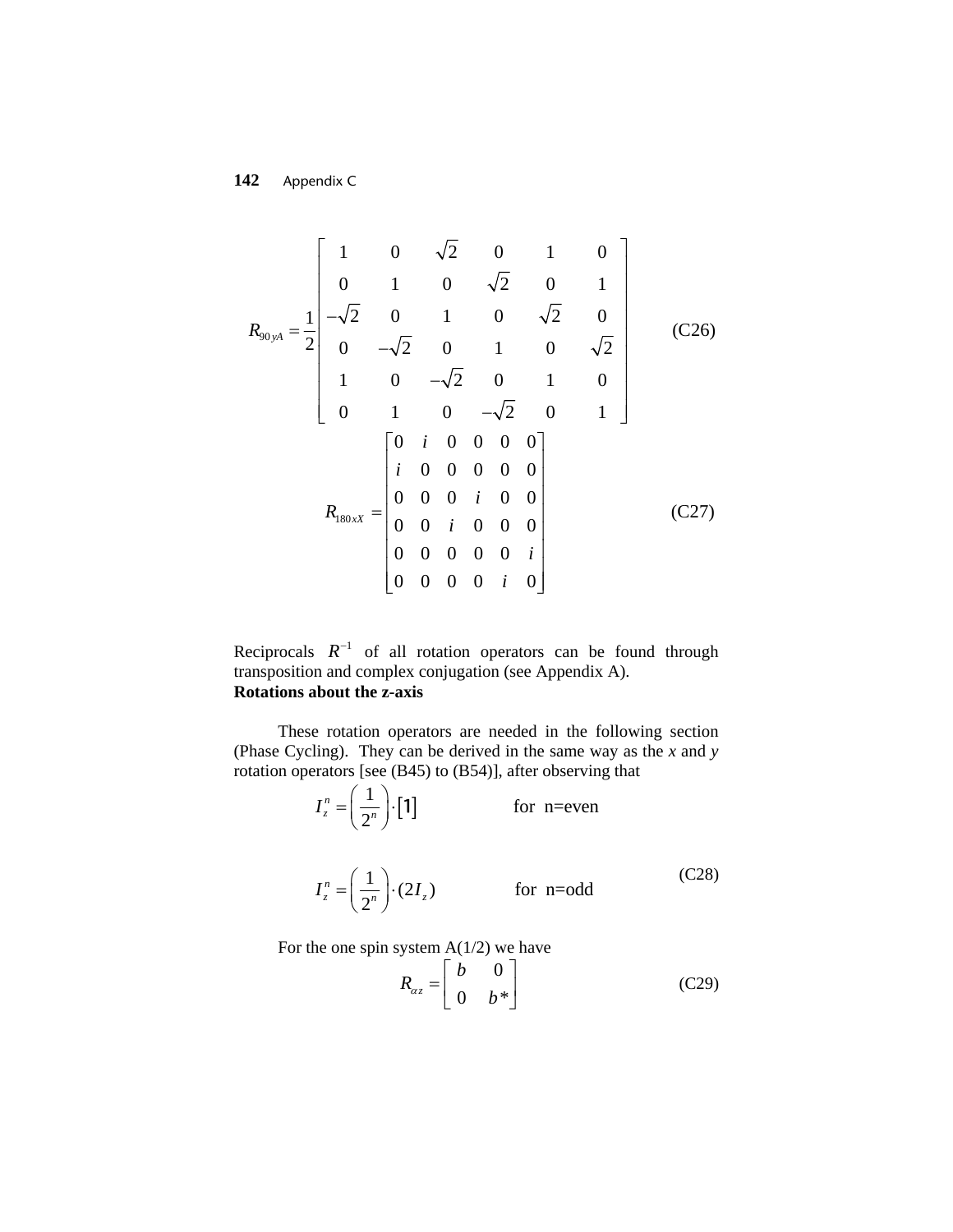with 
$$
b = cos(\alpha/2) + i sin(\alpha/2) = exp(i\alpha/2)
$$
 (C30)  
\nFor the two spin system A(1/2)X(1/2) we have  
\n
$$
R_{\alpha zA} = \begin{bmatrix} b & 0 & 0 & 0 \\ 0 & b^* & 0 & 0 \\ 0 & 0 & b & 0 \\ 0 & 0 & 0 & b^* \end{bmatrix} ; R_{\alpha zX} = \begin{bmatrix} b & 0 & 0 & 0 \\ 0 & b & 0 & 0 \\ 0 & 0 & b^* & 0 \\ 0 & 0 & 0 & b^* \end{bmatrix}
$$
 (C31)  
\n
$$
R_{\alpha zAX} = R_{\alpha zA}R_{\alpha zX} = \begin{bmatrix} b^2 & 0 & 0 & 0 \\ 0 & 1 & 0 & 0 \\ 0 & 0 & 1 & 0 \\ 0 & 0 & 0 & b^* \end{bmatrix}
$$
 (C32)

## **Phase cycling**

This section contains rotation operators for phase cycled pulses. The rotation axis for such pulses is situated in the *xy* plane and makes an angle Φ with the *x*-axis. In succesive runs, the angle Φ assumes different values. When  $\Phi$  is equal to 0<sup>o</sup>, 90<sup>o</sup>, 180<sup>o</sup>, or 270<sup>o</sup>, the rotation axis is *x*, *y*,  $-x$ , or  $-y$ , respectively. The expressions given in this section are valid for any value of  $\Phi$ , even if it is not a multiple of 90o. Such values are seldom used in pulse sequences but they may be used to assess the effect of imperfect phases.

The rotation operator  $R_{90}$  represents a 90° rotation about an axis making the angle Φ with the *x*-axis. In order to find the expression of  $R_{90}$ , we observe that this rotation is equivalent with the following succession of rotations:

- a. A rotation by −Φ (clockwise) about *Oz*, bringing the rotation axis in line with *Ox*.
- b. A 90 $\circ$  rotation about *Ox*.

c. A rotation by Φ (counterclockwise) about *Oz.* 

For the one-spin system  $A(1/2)$ , using (C29), this leads to

$$
R_{90\Phi} = R_{(-\Phi)z} R_{90x} R_{\Phi z}
$$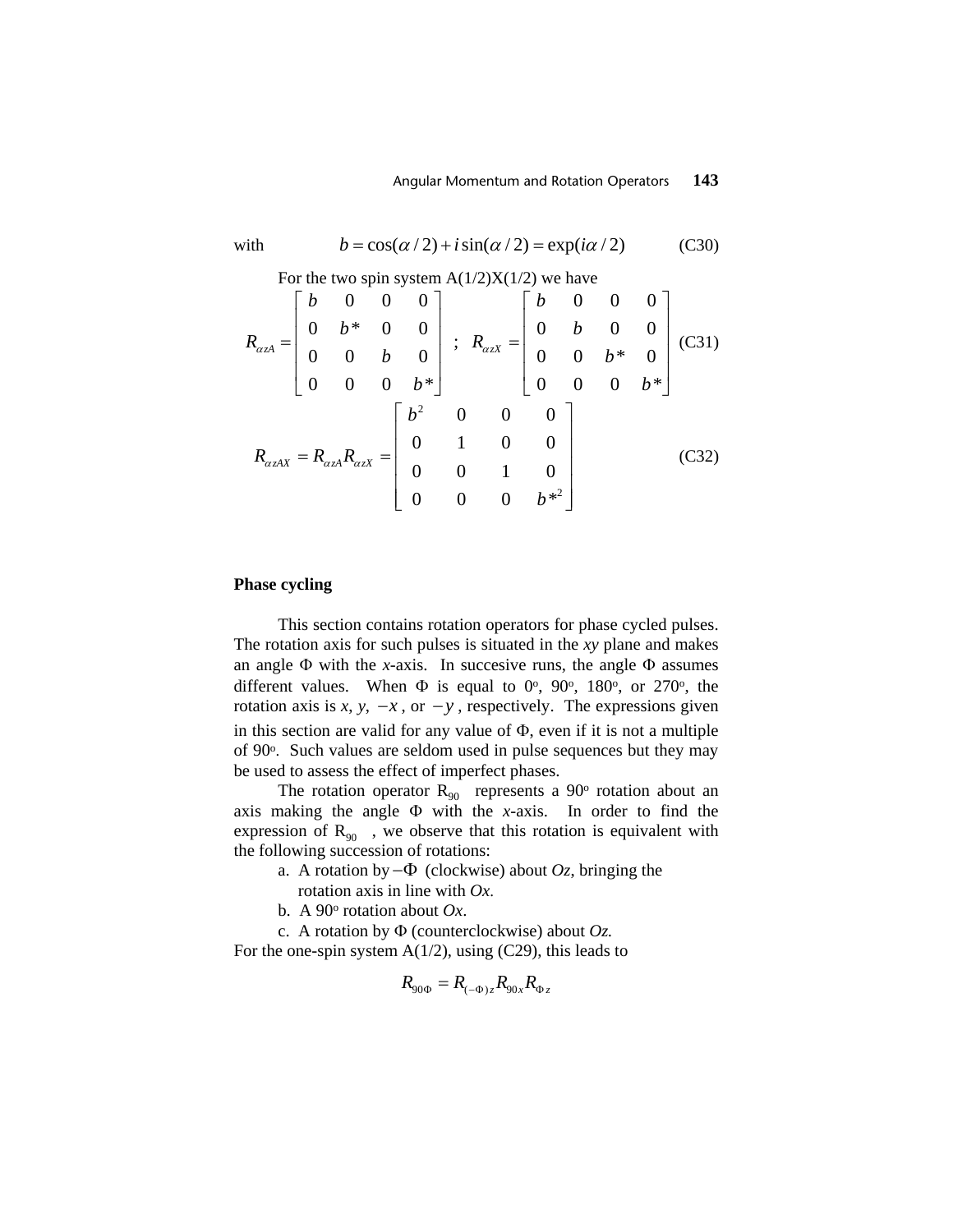$$
= \begin{bmatrix} b^* & 0 \\ 0 & b \end{bmatrix} \frac{1}{\sqrt{2}} \begin{bmatrix} 1 & i \\ i & 1 \end{bmatrix} \begin{bmatrix} b & 0 \\ 0 & b^* \end{bmatrix}
$$

$$
= \frac{1}{\sqrt{2}} \begin{bmatrix} b^* & 0 \\ 0 & b \end{bmatrix} \begin{bmatrix} b & ib^* \\ ib & b^* \end{bmatrix} = \frac{1}{\sqrt{2}} \begin{bmatrix} 1 & ib^{*2} \\ ib^2 & 1 \end{bmatrix}
$$
(C33)

where  $b = \exp(i\Phi/2)$  from (C30). With the new notation

$$
a = ib^{*2} = i \exp(-i\Phi)
$$
 (C34)

the relation (C33) becomes

$$
R_{90\Phi} = \frac{1}{\sqrt{2}} \begin{bmatrix} 1 & a \\ -a^* & 1 \end{bmatrix}
$$
 (C35)

In a similar way one can demonstrate that

$$
R_{180\Phi} = \begin{bmatrix} 0 & a \\ -a^* & 0 \end{bmatrix}
$$
 (C36)

For the two-spin system  $A(1/2)X(1/2)$ 

$$
R_{90\Phi A} = \frac{1}{\sqrt{2}} \begin{bmatrix} 1 & a & 0 & 0 \\ -a^* & 1 & 0 & 0 \\ 0 & 0 & 1 & a \\ 0 & 0 & -a^* & 1 \end{bmatrix}
$$
 (C37)  
\n
$$
R_{90\Phi X} = \frac{1}{\sqrt{2}} \begin{bmatrix} 1 & 0 & a & 0 \\ 0 & 1 & 0 & a \\ -a^* & 0 & 1 & 0 \\ 0 & -a^* & 0 & 1 \end{bmatrix}
$$
 (C38)  
\n
$$
R_{90\Phi A X} = R_{90\Phi A} R_{90\Phi X} = \frac{1}{2} \begin{bmatrix} 1 & a & a & a^2 \\ -a^* & 1 & -1 & a \\ -a^* & 1 & -1 & a \\ -a^* & -1 & 1 & a \\ a^{*2} & -a^* & -a^* & 1 \end{bmatrix}
$$
 (C39)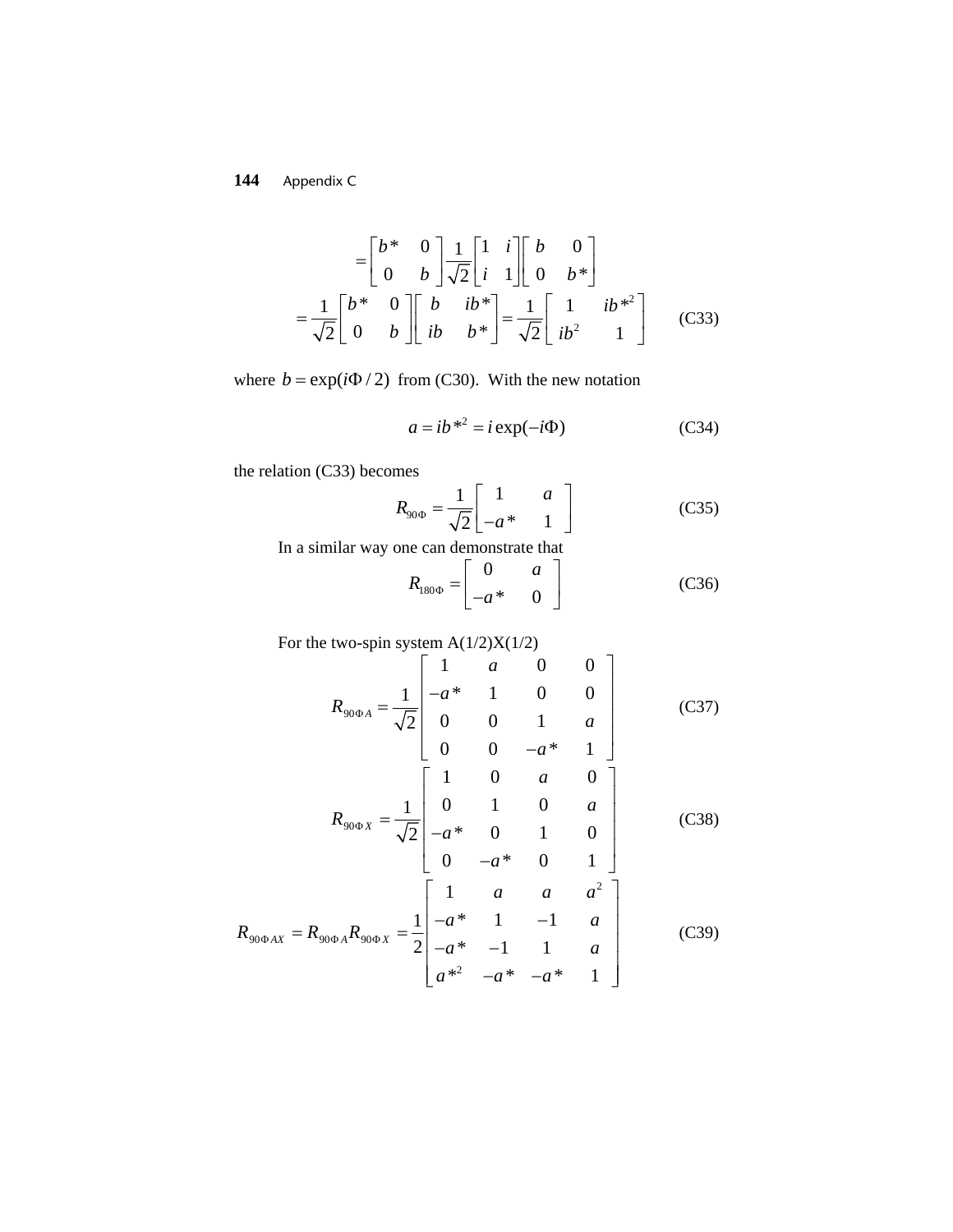This operator has been used in the DM treatment of INADEQUATE [see (I.83)].

One can verify that for  $\Phi = 0$  we have  $a = i$  and  $R_{90\Phi A X} = R_{90xAX}$  [cf.(I.34)]

When  $\Phi = 90^{\circ}$  we have  $a = 1$  and  $R_{90\Phi AX} = R_{90\gamma AX}$  [cf.(I.101)]

For the 180 $^{\circ}$  pulse, similar calculations lead to

$$
R_{180\Phi A} = \begin{bmatrix} 0 & a & 0 & 0 \\ -a^* & 0 & 0 & 0 \\ 0 & 0 & 0 & a \\ 0 & 0 & -a^* & 0 \end{bmatrix}
$$
 (C40)  

$$
R_{180\Phi X} = \begin{bmatrix} 0 & 0 & a & 0 \\ 0 & 0 & 0 & a \\ -a^* & 0 & 0 & 0 \\ 0 & -a^* & 0 & 0 \end{bmatrix}
$$
 (C41)  

$$
R_{180\Phi AX} = \begin{bmatrix} 0 & 0 & 0 & a^2 \\ 0 & 0 & -1 & 0 \\ 0 & -1 & 0 & 0 \\ a^{*2} & 0 & 0 & 0 \end{bmatrix}
$$
 (C42)

The  $180^\circ$  operators can be calculated by multiplying the respective  $90^\circ$ operator with itself (two successive 90<sup>o</sup> rotations).

## **Cyclops**

Even in the simplest one-dimensional sequences, involving one single pulse (the "observe" pulse), a form of phase cycling is used in order to eliminate the radiofrequency interferences. The observe pulse is cycled through all four phases, e.g. clockwise:  $+x$ ,  $-y$ ,  $-x$ ,  $+y$ . The f.i.d. phase follows the same pattern. There will be no